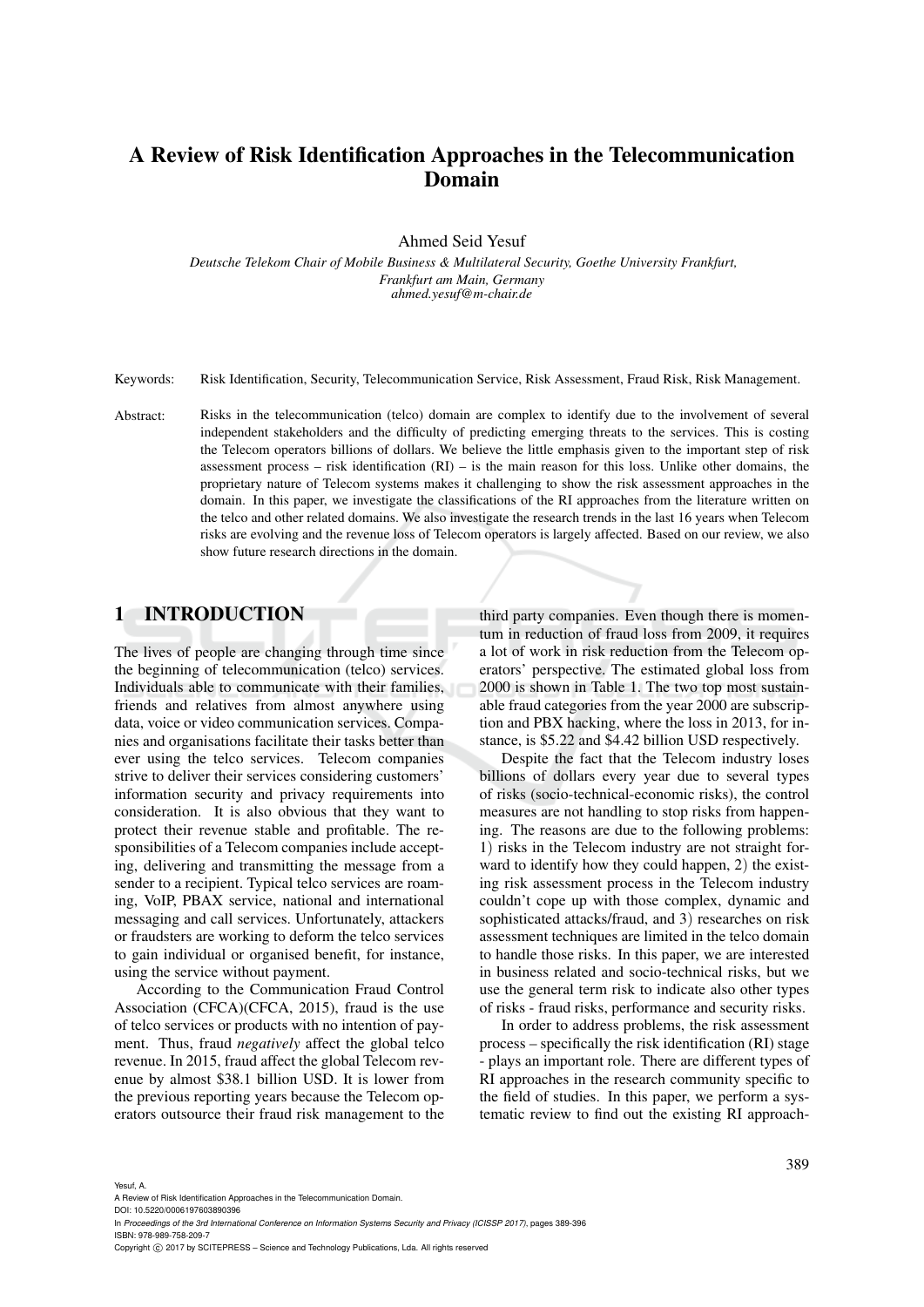Table 1: Yearly fraud loss (in billion USD) based on CFCA(CFCA, 2015).

| $\sqrt{\frac{1}{2003} \times 2003}$ 2006 2009 2011 2013 2015 |  |  |  |
|--------------------------------------------------------------|--|--|--|
|                                                              |  |  |  |

es/techniques available in the domain. This helps us to identify the research landscape and shape future research directions. Section 2 describes the scope and methodology used for the review; Section 3 discusses the findings including the research trends in the last 16 years. Finally, Section 4 highlights open issues and future research directions of risks identification in the domain.

### 2 SCOPE AND METHODOLOGY

Scope. To shape the scope of the review process, we use Coopers literature review taxonomy (von Brocke et al., 2009). The focus of the review is to investigate and analyse the research outcomes and applications of the RI approaches. This happens by exhaustively searching publications in the telco domain and related domains. The goals of the review are: 1) identifying and classifying the RI approaches with their applicability to the telco domain: the review mainly focuses on the RI methods, frameworks or approaches of the telco domain. But we also investigate the RI approaches from related domains, e.g. e-commerce, communication systems and network systems, in order to find out approaches that are applicable to the telco domain. 2) Finding out the research trends in the domain: in order to understand the trends of the literature, we exhaustively search the selective keywords in each database for publications from 2000 to 2016. This is because since 2000 risks in the domain get sophisticated and costs the Telecom operators billions of dollars (CFCA, 2015).

The general audience of the review include experts, scholars or practitioners in the telco sector. Therefore, the selection of databases and keywords is based on the above taxonomy.

Methodology: Search Resources. In order to span several databases of literature in the selected domains, we use well-known publishers in several disciplines: IEEE, Springer, and ACM from the area of Computer Science; AiSeL from the areas of Information Systems; Elsevier from several disciplines spanning from Computer Science, Engineering, E-commerce, and Telecommunication. The combined search results from these databases provide the big picture of the domain. The keywords are carefully selected to span the

problem domain. Besides, we include keywords related to e-commerce and communication systems in order to observe how the problem is addressed in the related field of studies. Even though the searching mechanism varies from one database to another, we kept the main scheme of our keywords in all of the selected databases. The main query keywords are shown below.

```
{(" risk identification " or " risk
 analysis " or " risk analyses " or
 "risk assessment" or "risk
 management ")
and (method or approach or framework)
and (e? commerce or
 electronic ? commerce or
 " communication system " or
 telecommunication )
not (agriculture or oil or volcanic) }
```
## 3 FINDINGS

By searching the keywords in the databases above, 44 *representative* papers are filtered after fifth iterations. The summary of iterations is listed in Table 2.

#### 3.1 Classes of RI Approaches

RI is the process of finding out several types of risks in an enterprise before, and after the system is developed or the service is released to the customers. The RI approaches of the telco domain are limited in number from the literature identified above but the fact that we extended the search to the related domains (e.g. e-commerce, communication networks and systems) provide several other types of approaches which can be extended and applicable to the telco domain. From this, nine different RI classes of approaches are identified which allow us to classify the 44 papers observed above. As the classes are produced considering the perspective and emphasis of each paper (the input for RI, the model leveraged, the security standard they use), it can be extended to be used to observe papers in similar domains. The following classes are produced. The classification of RI approaches with respect to the selected literature is shown in Table 3.

*Model-based security engineering (MBSE):* is a strategy of assessing risks against the security requirements/policies based on different types of system models (e.g. system architecture, use-cases, sequence, deployment diagrams). These models provide the possibility to understand the context of the risky environment, which in the end need to be analysed. Some of the *MBSE* approaches identified in the literature include CORAS(Aagedal et al., 2002; Gran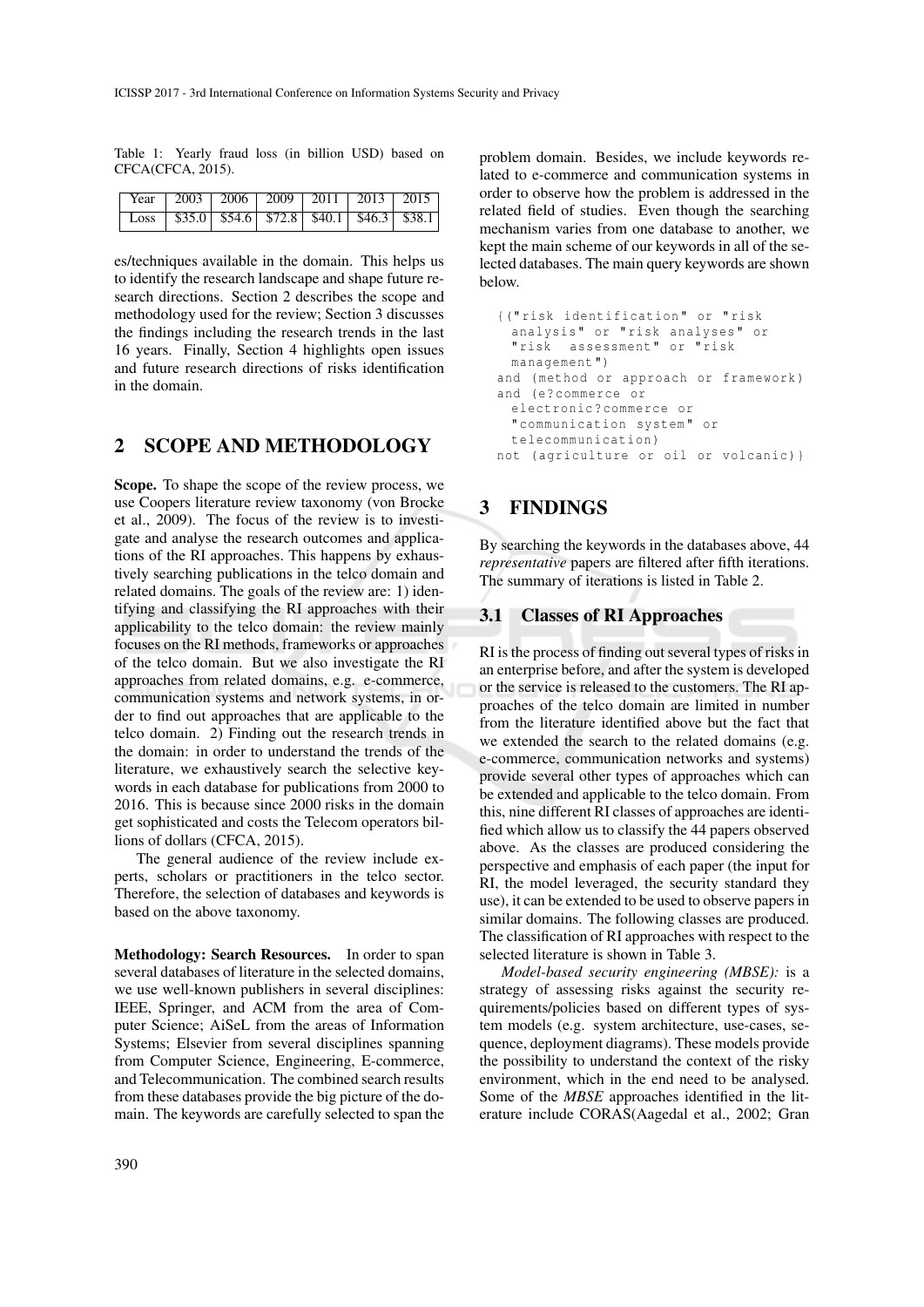| <b>Databases</b>                               | <b>IEEE</b> | <b>ACM</b> | Springer | Elsevier | AiSeL | Total |
|------------------------------------------------|-------------|------------|----------|----------|-------|-------|
| $1st$ iteration (first search)                 | 657         | 749        | 694      | 582      | 284   | 2966  |
| $2^{nd}$ iteration (filtered by the titles)    | 128         | 40         | 61       | 40       | 22    | 291   |
| $3^{rd}$ iteration (filter by the abstracts)   | 55          | 20         | 8        | 11       | 11    | 105   |
| $4th$ iteration (filter by the contents)<br>42 |             |            |          |          | 42    |       |
| $5th$ iteration (with backward search)         | 44          |            |          |          |       | 44    |
| Total number of publications observed          |             |            |          |          | 44    |       |

Table 2: Number of publications in each database.

et al., 2007), UMLsec(Jurjens et al., 2008; Vinnakota, 2011), and goal-oriented analysis modelling.

*Threat modelling:* provide the capability of analysing a system based on standardised threat models. Through understanding the context of target of analysis, threats can be identified structurally using threat models. STRIDE<sup>1</sup>(Zalewski et al., 2013; Prasad, 2007), for instance, is a threat model from Microsoft, which allows categorising threats of a target of assessment. This threat categorisation provides an indication to the available weaknesses of the system and helps decision makers design countermeasures.

*Structural analysis:* is the conventional way of structural analysis through identifying assets, vulnerabilities, threats and the probability of an attack against identified assets.

*Business process-based RI:* is an approach that business process models are used to identify risks in an enterprise.

*Data mining:* analysing large amount of data (e.g. usage characteristics of mobile call subscribers) to identify the associated risks. Data mining is mainly used to identify fraud related risks perpetrated in the telecommunicaiton services.

*Game theory:* is a situation where the risk assessment process is considered as a game, involving two players: an attacker and a defender. The RI process involves understanding the behaviour of the attacker, i.e., the cost of the attack and the benefit from it. The decision of the defender to defend the attack is, therefore, based on the attacker behaviour.

*Methods and standards:* Using different standards, some of the papers propose a risk management approaches mainly to deal with security risks. ISO 27001 (Information Security Management), ISO27011 (Information security management guidelines for telecommunications organizations based on ISO/IEC 27002) and ISO 31000 (Risk Management principles and guidelines)(ISO, 2009). Some other risk management methods, for instance, CRAMM and HazOp are used to identify security

risks in telco.

*Survey and Brainstorming:* helps to understand the context of the environment to be analysed through preparing question-answer sessions, focus groups, and continuous discussions. This is a classical approach that happens mostly when there is no sufficient data to perform the risk assessment process.

*Probabilistic analysis:* analyses probabilities of, for example, failure of a system to provide reliable service to customers. Based on identified probabilities, preventive measures take place.

Discussion: The Result. Model-based risk assessment approach is proposed for telco domain in (Jurjens et al., 2008) and (Vinnakota, 2011). UMLsec - one of model-based approaches and the extension of UML modelling - is used to identify and analyse risks in mobile communication systems (Jurjens et al., 2008). It provides the possibility of integrating security requirements (basically security policies) of a Telecom enterprise into the development of a secured system. In (Vinnakota, 2011), Cybernetics Risk Influence Diagraming (CRID) is used to identify interconnected, interrelated and emerging risks in a software project, which is applicable to the Telecom domain. CRID begins its process by identifying risk influencers - events or conditions - that lead for a risk to happen. With the involvement of project manager and team members of a project, the influence of each risk influencers will be identified. This process iterates at each stage of the project life cycle to identify and evaluate risks of the project. Some papers from the related domains have proposed security risk modelling and assessment approaches of their IT systems and services (Mounzer et al., 2010), (Dantu et al., 2004), (Aagedal et al., 2002), (Sadiq et al., 2010), (Zalewski et al., 2013), (Nostro et al., 2014), (Cholez and Feltus, 2014), by which some of them are applicable in the telco domain. To mention some of the others, the RI process in (Mounzer et al., 2010) is a structural way of identifying threats and the corresponding attacks against the crucial assets of a system, even though the main focus is given to the assessment and mitigation stages of the risk management process. Based up

<sup>&</sup>lt;sup>1</sup>STRIDE: Spoofing, Tampering, Repudiation, Information Disclosure, Denial of Service, Elevation of Privilege (msdn.microsoft.com).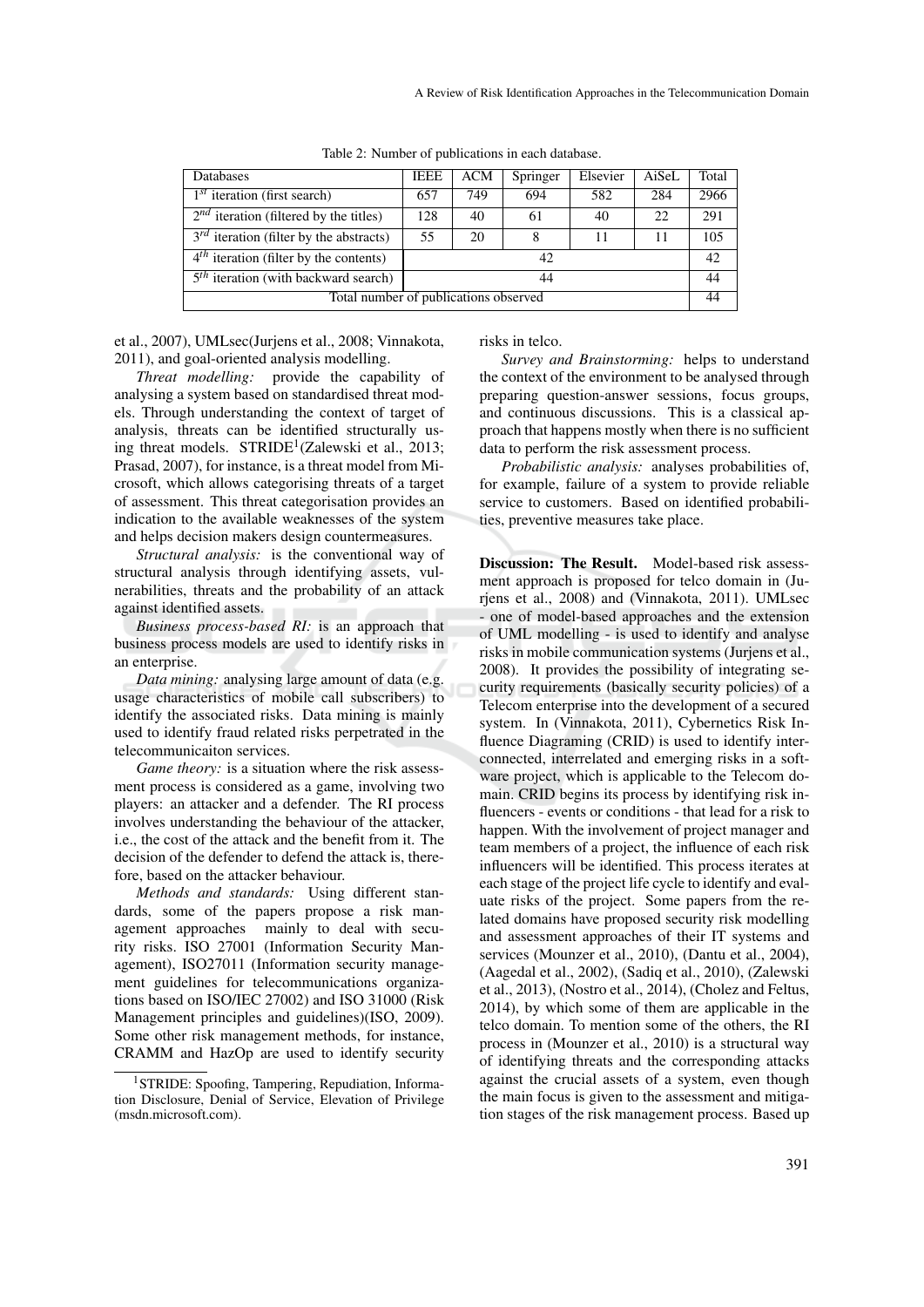| Classes of RI ap-          | Known approaches from the se-     | Literature                                                        |
|----------------------------|-----------------------------------|-------------------------------------------------------------------|
| proaches                   | lected literature                 |                                                                   |
| Model-based secu-          | UMLsec, Archimate, ISRM,          | (Jurjens et al., 2008) (Vinnakota, 2011) (Mounzer et al., 2010)   |
| rity engineering           | Mission tree, goal-oriented, use  | (Dantu et al., 2004) (Aagedal et al., 2002) (Sadiq et al., 2010)  |
|                            | case diagram, multi-layer tree,   | (Zalewski et al., 2013) (Nostro et al., 2014) (Cholez and Fel-    |
|                            | CRID, graphs, attack graph,       | tus, 2014) (Gran et al., 2007) (Ariss, 2011) (Clark et al., 2008) |
|                            | CRID technique, CORAS             | (Prasad, 2007) (Wu and Wang, 2011)                                |
| Threat modelling           | STRIDE, DREAD, fault tree         | (Prasad, 2007) (Zalewski et al., 2013)                            |
| Structural analysis        | Identification of assets, inter-  | (Prasad, 2007) (La Corte and Scatà, 2010) (Rossebø et al.,        |
|                            | nal/external risk factors         | 2007) (Yu and Wu, 2010) (Iannicca et al., 2013) (Rippon,          |
|                            |                                   | 2006) (Tsai and Huang, 2011)                                      |
| <b>Business</b><br>process | Mapping business process with     | (Ernawati et al., 2012) (Mayer and Aubert, 2014) (O'Donnell,      |
| based RI                   | the probabilities of failure, im- | 2005) (Rohde et al., 2016)                                        |
|                            | pact analysis                     |                                                                   |
| Data mining                | Fraud detection algorithms        | (Harmantzis and Malek, 2004) (Bihina Bella et al., 2009)          |
|                            |                                   | (Brucker et al., 2010) (Subudhi and Panigrahi, 2015) (Tseng       |
|                            |                                   | et al., 2015) (Subudhi and Panigrahi, 2015) (Tseng et al.,        |
|                            |                                   | 2015)                                                             |
| Game Theory                | Attacker-defender model           | (He et al., 2008)                                                 |
| Methods and stan-          | based on CRAMM, HazOp,            | (Mounzer et al., 2010) (Aagedal et al., 2002) (Ernawati et al.,   |
| dards                      | NIST, ISO 27001, ISO 31000,       | 2012) (Mayer and Aubert, 2014) (Stoneburner et al., 2002)         |
|                            | ISO 27011                         | (Vahl et al., 2009) (Seify and Bijani, 2009) (Bojanc and          |
|                            |                                   | Jerman-Blažič, 2008)                                              |
| Survey and Brain-          | Questions-Answers, discussions,   | (Mounzer et al., 2010) (Sadiq et al., 2010) (Rippon, 2006)        |
| storming                   | SWOT analysis, SJT, existing lit- | (Martinez-moyano et al., 2006) (Esteves et al., 2004)             |
|                            | eratures                          | (Herzfeldt et al., 2012) (Macwan, 2004) (Sutton et al., 2008)     |
|                            |                                   | (Rohde et al., 2016)                                              |
| Probabilistic analy-       | Bayesian networks; Failure of     | (Dantu et al., 2004) (Vidalenc and Ciavaglia, 2010) (Sherif       |
| sis                        | system, router                    | et al., 2003) (Wickboldt et al., 2011) (Cortellessa et al., 2005) |

Table 3: Classification of RI approaches.

on the preliminary RI process, the risk modelling and control/mitigation is performed through graph-based approach and mathematical optimisation respectively. In order to estimate risks of a critical resources in an enterprise, (Dantu et al., 2004) argues that identifying the behaviour of attackers play an important role. A behaviour-based attack graph is used to show their argumentation. Another model-based enterprise risk assessment approach called CORAS (Aagedal et al., 2002; Gran et al., 2007) uses modelling of unwanted incidents, vulnerabilities and threat scenarios of a system to identify risks against the target of assessment.

Threat modelling is also used as an approach to identify risks. It is the process of identifying threats structurally using standard threat models, e.g. STRIDE, DREAD (Prasad, 2007) or fault trees (Prasad, 2007); in this regard, besides integrating other model-based risk assessment models, (Zalewski et al., 2013) and (Prasad, 2007) leveraged Microsoft STRIDE threat model and fault trees to analysis the security of cyber-physical systems and enterprise risks respectively. Even though some of the literature above follows structural analysis together with the model-based approach, there exist literature which only used the structural analysis - identify assets, vulnerabilities, threats to find out security risks

(La Corte and Scata, 2010) (Rossebø et al., 2007) (Yu ` and Wu, 2010) (Iannicca et al., 2013) (Rippon, 2006) (Tsai and Huang, 2011). The approaches from (La Corte and Scata, 2010), (Rossebø et al., 2007), (Yu ` and Wu, 2010), and (Rippon, 2006) are applied in the telco domain.

Some of the RI approaches use business processes to identify risks in an enterprise (Ernawati et al., 2012), (Mayer and Aubert, 2014) and (O'Donnell, 2005), where the first two papers applied the approach for the telco domain. Some others, (Harmantzis and Malek, 2004) (Bihina Bella et al., 2009) and (Brucker et al., 2010) describe and use approaches of data mining for identifying fraud risk in the telco domain.

Under the class of Standards and Methods, security standards and other known methods (e.g. Ha-Zop) are used in the risk assessment and management process including RI (Mounzer et al., 2010) (Aagedal et al., 2002) (Ernawati et al., 2012) (Mayer and Aubert, 2014) (Stoneburner et al., 2002) (Vahl et al., 2009) (Seify and Bijani, 2009) (Bojanc and Jerman-Blažič, 2008).

Discussions, SWOT analysis, existing literature and survey are also considered as a way to identify different types of risks in (Mounzer et al., 2010) (Sadiq et al., 2010) (Rippon, 2006) (Martinez-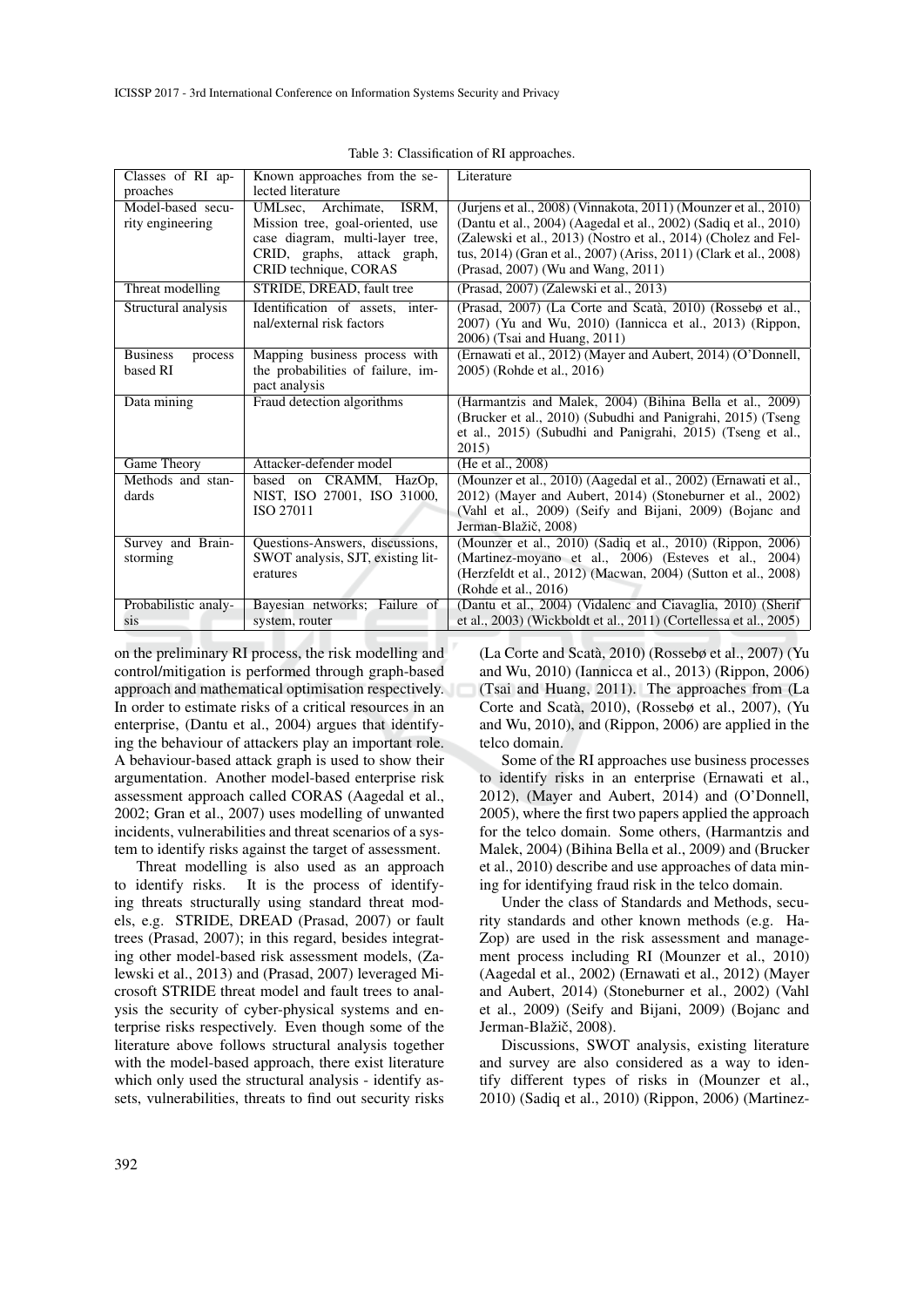

Figure 1: The distribution of papers to the RI approaches for different types of domains. SDC (Single Domain Case), DDC (Double Domain Case).

moyano et al., 2006) (Esteves et al., 2004) (Herzfeldt et al., 2012) (Macwan, 2004) (Sutton et al., 2008).

Research Focus of the Selected Papers. We show the results using the RFC 2904 requirements (Vollbrecht et al., 2000) that helps to categorise the focus of the selected papers based on the authorisation level - single domain case (SDC) and distributed domain case (DDC). In a single domain case (SDC) there exists only one administration domain that put decisions on different aspects; everything else is grouped into a distributed domain case (DDC). Considering the context of the telco as a system or a service released to customers, we further have three subcategories of applicability: *before, at real-time* and *after* a system is developed or a service is released to customers. The distribution of the selected papers in the telco and other related domains is shown in Figure 1. Open research gaps in SDC domain include threat modelling approaches, game theory and data mining. In addition to these, structural analysis, business process based RI, and probabilistic analysis are the research gaps in the domain of DDC. This helps to understand the research landscape of the telco domain and other domains (specifically e-commerce and communication systems).

In general, we draw the following key points: 1) Risks in the telco domain are continuous and happen in variety of forms, but the RI approaches only apply to specific domains. 2) The review based on public researches on this area only reveals the partial image of the problem. The challenges include lack of enough publication resources, difficulty of getting real telco data to do researches and willingness of the Telecom operators for external researchers.

#### 3.2 The Research Trend

In the first five years, mobile applications, the development of application software for smart phones and the next generation networks (NGN) were the topic of discussion. The risk management and assessment approaches were, therefore, targeting such trend to identify risks, analyse the impacts and provide countermeasures of different types of risks (including human factors).

From the beginning of 2006, IP-based telco services, as the main part of NGN, were widely adopted to provide the complementary functionalities to the classic audio, messaging and data services. Since then the research trend were extended to risk assessment of the NGN networks and associated elements that go together with it, including risks of network infrastructures, mobile applications development, fraud risks and leakage of customers information. Several risk assessment and management approaches were proposed. More than 30% of the selected telco papers lied between 2006 and 2010.

In continuation to the above trend, due to the introduction of NGN, the Telecom enterprise have enforced to work together with other enterprises including banks. This relationship also produced new business and security risks. The regulatory bodies modify the existing regulations on the telco services based on the new types of services. So flexible ways of risk management and assessment approaches were the main focus of discussions. Table 4 summarises the main focus of the selected papers and the types of telco risks with in different years of time.

## 4 CONCLUSION AND FUTURE RESEARCH DIRECTIONS

The RI approaches identified above cover some of the telco risks in the domain. We believe telco risks can be minimised through investigation of specific problems and researching suitable approaches, which can prevent risks before occurring or before the damage escalates beyond a threshold. From this perspective the following are future research directions on identification of telco risks.

Usage of *model-based security engineering (MBSE)* for several types of risks: *MBSE* is applicable to many of risk assessment problems in the telco domain. From the review, (Jurjens et al., 2008) shows how the security policies of a company can be enforced and verified on telco network architectures and communications. This is the effort of involving *MBSE*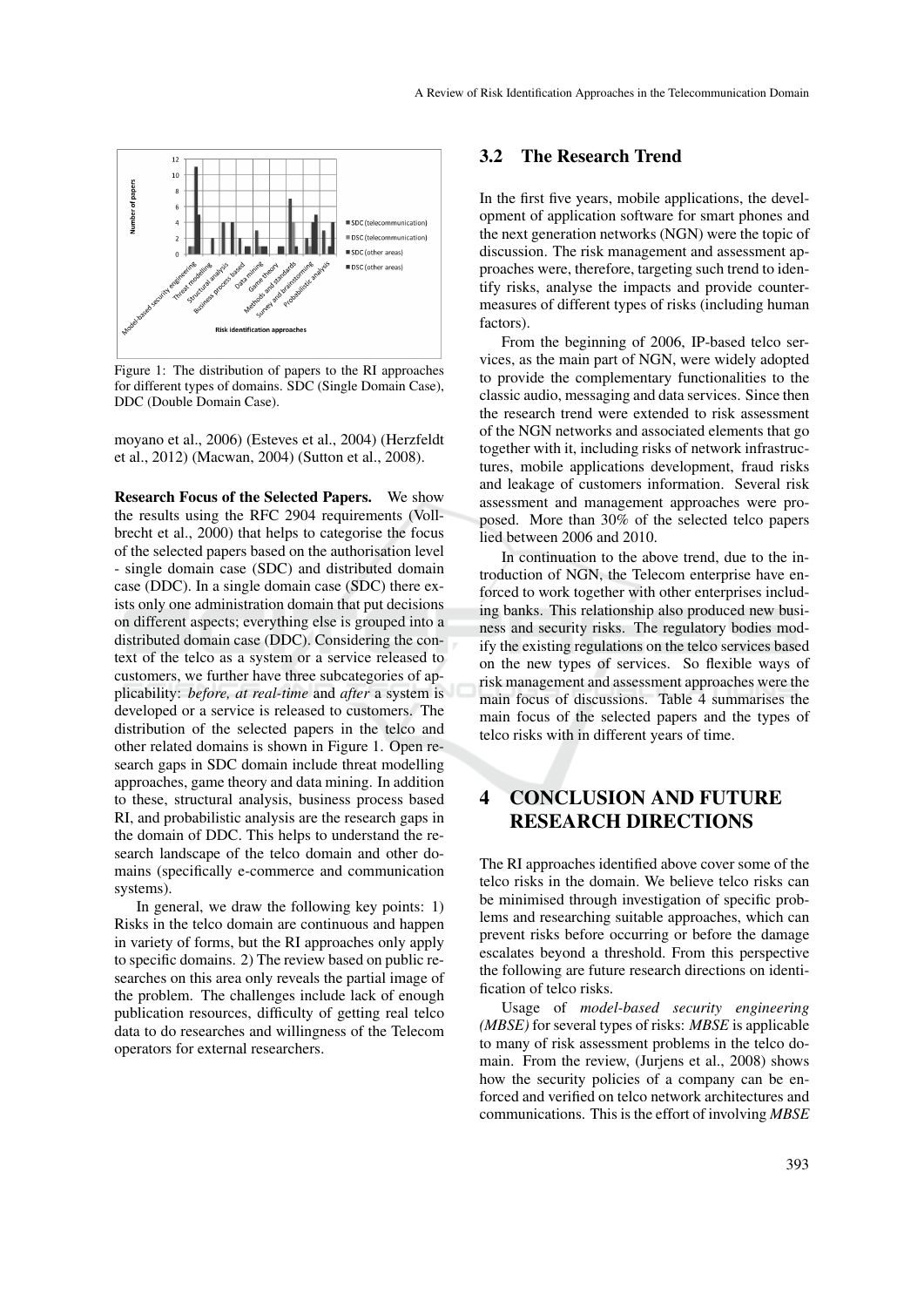| Years            | Types of risks                                                                                                                                                                                                                                                           | Main focus                                                                                                                                                                                                                                                                                                                           | Literature                                                                                                                                                                                                                                                                                                                                                                                                                                                             |
|------------------|--------------------------------------------------------------------------------------------------------------------------------------------------------------------------------------------------------------------------------------------------------------------------|--------------------------------------------------------------------------------------------------------------------------------------------------------------------------------------------------------------------------------------------------------------------------------------------------------------------------------------|------------------------------------------------------------------------------------------------------------------------------------------------------------------------------------------------------------------------------------------------------------------------------------------------------------------------------------------------------------------------------------------------------------------------------------------------------------------------|
| $2000 -$<br>2005 | Security risks, enter-<br>prise risks (business<br>performance<br>process<br>risks)<br>Human<br>and<br>vulnerabilities                                                                                                                                                   | Vulnerability<br>identification<br>$\sigma$<br>network-based systems,<br>Model-based risk assessment,<br>Event (negative) identification of<br>an enterprise,<br>Risk management approaches,<br>Performance risk assessment                                                                                                          | (Aagedal et al., 2002) (Cortellessa et al.,<br>2005) (Dantu et al., 2004) (O'Donnell,<br>2005) (Sherif et al., 2003) (Stoneburner<br>et al., 2002) (Harmantzis and Malek, 2004)<br>(Esteves et al., 2004) (Macwan, 2004)                                                                                                                                                                                                                                               |
| $2006 -$<br>2010 | risks<br>Security<br>(of<br>mobile<br>applications,<br>software,<br>network<br>infrastructure.<br>mobile network),<br>Risks of NGN (next<br>generation networks),<br>IP-based voice systems,<br>Fraud risks (of NGN),<br>leakage<br>(of<br>Data<br>customer information) | Risk management approaches (us-<br>ing model-based security risk as-<br>sessment, considering business ob-<br>jectives),<br>Model-based software risk analysis<br>and evaluation.<br>Game theory as security risk assess-<br>ment paradigm,<br>Determination of investment in in-<br>formation security,<br>Fraud management systems | (Clark et al., 2008) (Vahl et al., 2009)<br>(Vidalenc and Ciavaglia, 2010) (Yu and<br>Wu, 2010) (Prasad, 2007) (Rippon, 2006)<br>(Buhr et al., 2007) (Iannicca et al., 2013)<br>(Sadiq et al., 2010) (Seify and Bijani, 2009)<br>(Rossebø et al., 2007) (La Corte and Scatà,<br>2010) (He et al., 2008) (Gran et al., 2007)<br>(Bihina Bella et al., 2009) (Bojanc and<br>Jerman-Blažič, 2008) (Brucker et al., 2010)<br>(Mounzer et al., 2010) (Juriens et al., 2008) |
| $2011 -$<br>2016 | Security risks, Perfor-<br>mance risks,<br>Risks because of telco<br>regulations,<br>Integrated risks (busi-<br>ness, technology and<br>social risks), Fraud<br>risks                                                                                                    | Risk Management (based on IT se-<br>curity standards,<br>Systematic assessments of a project<br>(e.g. telco software) risks,<br>Model-based risk assessment.<br>Vulnerability management, Fraud<br>detection                                                                                                                         | (Zalewski et al., 2013) (Ariss, 2011) (Wu<br>and Wang, 2011) (Vinnakota, 2011) (Wick-<br>boldt et al., 2011) (Tsai and Huang, 2011)<br>(Nostro et al., 2014) (Mayer and Aubert,<br>2014) (Iannicca et al., 2013) (Cholez<br>and Feltus, 2014) (Ernawati et al., 2012)<br>(Herzfeldt et al., 2012) (Subudhi and Pan-<br>igrahi, 2015) (Tseng et al., 2015) (Rohde<br>et al., $2016$                                                                                     |

Table 4: The research trends between 2000 and 2016, based on the selected papers.

in the development of mobile applications. An interesting development could go beyond enforcement of security requirements. For instance, *MBSE* can itself help in identifying other security, transaction, and privacy risks. The combination of *MBSE* models can also represent other risks as shown from some of the papers from related fields (e.g. (Dantu et al., 2004) shows how behaviour based attack graph can be used in assessing enterprise risks). In this regard, the EU project TREsPASS (Montoya, 2013; Pieters et al., 2014) strives to come up with a modelling approach which identifies, analyse and prioritize sociotechnical risks covering the telco domain.

Unlike for other domains, *real-time RI approaches* of the telco domain identify risks after the damage has occurred. In a call service, for instance, a real-time RI approach detects only after some amount of call traffic has been inflated. Unfortunately, the damage has already been done even though the risk has been detected. Therefore, a RI and assessment approach that takes the call payment plan, telco services architecture and surrounding context into consideration is an interesting research direction which prevent risks before happening.

Risks in distributed domain case, for instance roaming, involve multiple operators where the authorisation level for each of operators is different. Risks emerge not only from the weaknesses of the home operators but also due to existing settings of other operators. A new requirement of a RI approach from this

regard is that it should engage the existing settings of the surrounding environment. From our review, we identified data mining approaches and business process based approaches are open issues that could address such problems when they are designed to a specific set of problems involving *several authorization levels*. Other types of RI approaches including game theory, threat modelling and probabilistic analysis are also the potential approaches that can be applicable together with other types of approaches.

Data mining approaches are observed strong in RI and real-time risk detection. Through identifying patterns of the risky situation, this approach detects risks at real-time. The fact that risks are detected after the damage has been done limits the full functionality of this approach. Instead, preventive RI approaches (e.g. analysis of service contracts and policies) can help develop the maximum possible prevention and detection capabilities.

As new technologies get increased, the risk assessment approach should also adopt the changes to prevent emerging risks. Fraud risks could emerge due to the tariff plan of operators, social engineering attacks, flawed business processes and transaction failures. A RI approach, therefore, should consider internal and external *risk motivating factors* (e.g. the security level of employees and market competition respectively).

In general, due to the complication of risks in the telco domain, the risk assessment steps should also be designed taking such complication into considera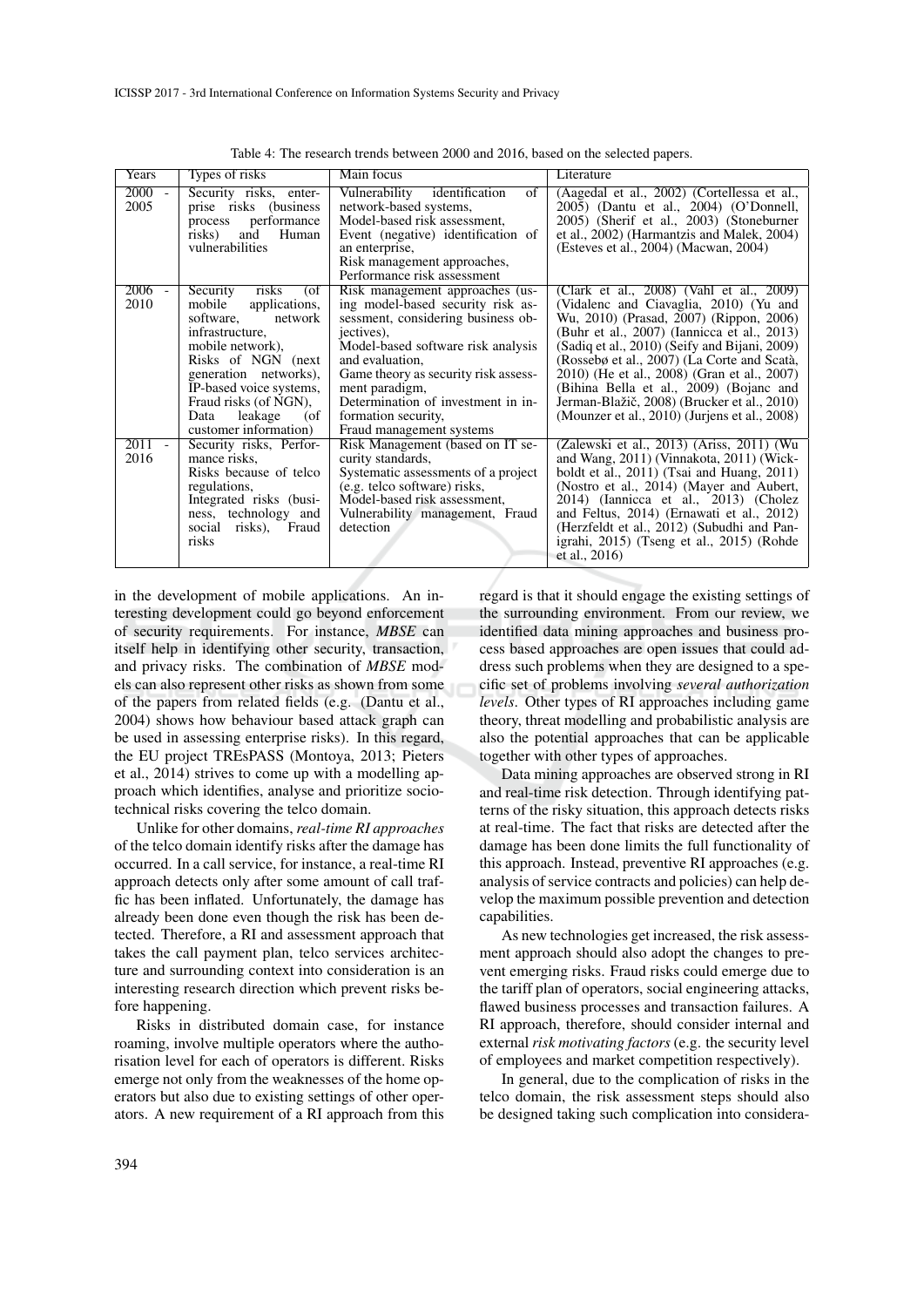tion. In this regard, this paper provides an overview of classes of RI approaches, investigate the research trends and future research directions of risk assessment steps in the telco domain.

## ACKNOWLEDGEMENTS

Part of the research leading to these results has received funding from the European Union Seventh Framework Programme (FP7/2007- 2013) under grant agreement no. 318003 (TREsPASS). This publication reflects only the authors' views and the Union is not liable for any use that may be made of the information contained herein.

### REFERENCES

- Aagedal, J., Braber, F. D., Dimitrakos, T., Gran, B., Raptis, D., and Stolen, K. (2002). Model-based risk assessment to improve enterprise security. In *Proceedings. Sixth International Enterprise Distributed Object Computing*, pages 51–62. IEEE.
- Ariss, O. E. (2011). Modeling Security Attacks with Statecharts. In *Security*, pages 123–132, New York, New York, USA. ACM Press.
- Bihina Bella, M. A., Eloff, J. H. P., and Olivier, M. S. (2009). A fraud management system architecture for next-generation networks. *Forensic science international*, 185(1-3):51–8.
- Bojanc, R. and Jerman-Blažič, B. (2008). An economic modelling approach to information security risk management. *International Journal of Information Management*, 28(5):413–422.
- Brucker, A. D., Petritsch, H., and Weber, S. G. (2010). *Fraud Detection for Voice over IP Services on Next-Generation Networks*, volume 6033 of *Lecture Notes in Computer Science*. Springer Berlin Heidelberg, Berlin, Heidelberg.
- Buhr, R., Nel, A., and Dos Santos, M. (2007). Laying the foundation of a sector wide risk model for the telecommunications industry. In *IEEE International Engineering Management Conference*, pages 366–370. IEEE.
- CFCA (2000-2015). Global telecom fraud report. Technical report, Communications Fraud Control Association.
- Cholez, H. and Feltus, C. (2014). Towards an Innovative Systemic Approach of Risk Management. In *Proceedings of the 7th International Conference on Security of Information and Networks - SIN '14*, pages 61–64, New York, New York, USA. ACM Press.
- Clark, K., Singleton, E., Tyree, S., and Hale, J. (2008). Strata-Gem. In *Proceedings of the 4th ACM workshop on Quality of protection - QoP '08*, page 51, New York, New York, USA. ACM Press.
- Cortellessa, V., Goseva-Popstojanova, K., Appukkutty, K. A. K., a.R. Guedem, Hassan, a., Elnaggar, R., Abdel-

moez, W., and Ammar, H. (2005). Model-based performance risk analysis. *IEEE Transactions on Software Engineering*, 31(1):3–20.

- Dantu, R., Loper, K., and Kolan, P. (2004). Risk management using behavior based attack graphs. In *International Conference on Information Technology: Coding Computing*, volume 1, pages 445–449. IEEE.
- Ernawati, T., Suhardi, and Nugroho, D. R. (2012). IT risk management framework based on ISO 31000:2009. In *System Engineering and Technology (ICSET), 2012 International Conference on*, pages 1–8. IEEE.
- Esteves, J., Rodriguez, N., Pastor-Collado, J., and Roy, R. (2004). Extending The SEI Risk Management Approach With Organizational Factors: An Action-Research Project.
- Gran, B. A., Fredriksen, R., and Thunem, A. P.-J. (2007). Addressing dependability by applying an approach for model-based risk assessment. *Reliability Engineering & System Safety*, 92(11):1492–1502.
- Harmantzis, F. and Malek, M. (2004). Security risk analysis and evaluation. In *2004 IEEE International Conference on Communications*, volume 4, pages 1897– 1901 Vol.4. IEEE.
- He, W. H. W., Xia, C. X. C., Zhang, C. Z. C., Ji, Y. J. Y., and Ma, X. M. X. (2008). A Network Security Risk Assessment Framework Based on Game Theory. In *2008 Second International Conference on Future Generation Communication and Networking*, volume 2, pages 249–253. IEEE.
- Herzfeldt, A., Hausen, M., Briggs, R. O., and Krcmar, H. (2012). Developing a Risk Management Process and Risk Taxonomy for Medium-Sized It Solution Providers.
- Iannicca, D. C., Young, D. P., Thadhani, S. K., and Winter, G. a. (2013). Security risk assessment process for UAS in the NAS CNPC architecture. In *Integrated Communications, Navigation and Surveillance Conference, ICNS*, pages 1–9. IEEE.
- ISO, I. (2009). ISO 31000:2009, risk managementprinciples and guidelines.
- Jurjens, J., Schreck, J., and Bartmann, P. (2008). Modelbased security analysis for mobile communications. In *2008 ACM/IEEE 30th International Conference on Software Engineering*, page 683, New York, New York, USA. ACM Press.
- La Corte, A. and Scatà, M. (2010). A process approach to manage the security of the communication systems with risk analysis based on epidemiological model. In *Proceedings - 5th International Conference on Systems and Networks Communications, ICSNC 2010*, pages 166–171. IEEE.
- Macwan, A. (2004). Approach for identification and analysis of human vulnerabilities in protecting telecommunications infrastructure. *Bell Labs Technical Journal*, 9(2):85–89.
- Martinez-moyano, I. J., Conrad, S. H., Rich, E. H., and Andersen, D. F. (2006). MODELING THE EMER-GENCE OF INSIDER THREAT VULNERABILI-TIES. *Engineering*, pages 562–568.
- Mayer, N. and Aubert, J. (2014). Sector-Specific Tool for Information Security Risk Management in the Con-